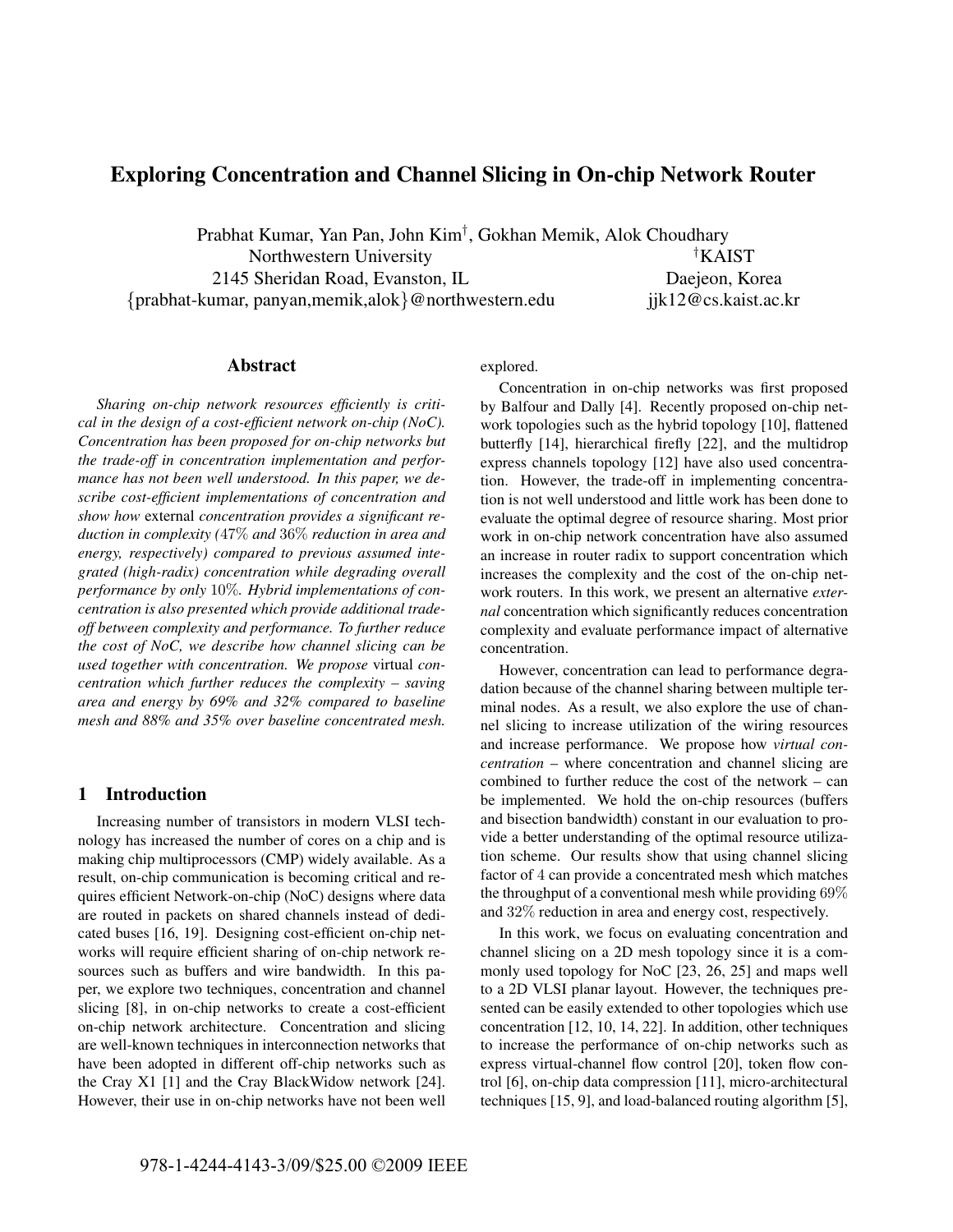

**Figure 1. 64-node on-chip network using (a) conventional 2D mesh, (b) concentrated mesh with** C = 2  $(C_x = 2, C_y = 1)$ , **(c)**  $C = 4$  **(** $C_x = C_y = 2)$  **and <b>(d)**  $C = 8$  **(** $C_x = 4, C_y = 2)$ 

can all be used in conjunction with the proposed techniques of concentration and channel slicing to reduce network cost. In summary, the contribution of the work includes:

- Exploration of the performance implication of varied degrees of concentration.
- Exploration of the performance and efficiency implication of *integrated* and *external* concentration.
- Virtual concentration techniques, combining concentration with channel slicing, for efficient resource sharing.

The rest of the paper is organized as follows. In Section 2, we provide an overview of using concentration in on-chip networks and describe alternative concentration implementation. In Section 3, we describe how channel slicing can be implemented on a concentrated mesh topology. We describe the simulation setup in Section 4 and present the results and discussion in Section 5. Section 6 presents related work and we conclude in Section 7.

# 2 Concentration

# 2.1 Overview

Conventional 2D mesh network does not implement any concentration as each terminal node is connected to a single router (Figure 1(a)). However, the routers and the channels can be shared to create a concentrated mesh (CMESH). The degree of concentration in a 2D mesh network can be characterized with the following parameters:

- $C_x$ : concentration in the x-dimension
- $C_y$ : concentration in the y-dimension
- C : topology concentration (=  $C_x \times C_y$ )

The total degree of concentration in the topology is the product of the concentration in the two dimensions. With these parameters, a conventional  $2D$  mesh topology can be described as  $C = C_x = C_y = 1$ . As C increases and

approaches  $\sqrt{N}$  where N is the network size, the resulting topology is a fully-connected or a crossbar network. Different values of  $C$  are shown in Figure 1. For example, with a concentration factor of 4 with  $C_x = 2$  and  $C_y = 2$ (Figure 1(c)), 2 terminal nodes in the x-dimension and 2 in the y-dimension share a single router resulting in  $C = 4$ – four terminals sharing a single router and the inter-router channels connected to the router. The benefits of using concentration include:

- *Sharing of resource (routers and channels)*: By combining two rows of channels into a single channel (e.g.  $C_y = 2$ ), the x-dimension channels of CMESH can have  $2\times$  bandwidth compared to the channels of a mesh.
- *Reduction of network diameter*: Concentration reduces the number of intermediate routers and thus, reduces the hop count and zero-load latency.
- *Reduction in the cost of local communication*: All communication in a mesh network requires traversing at least two routers but communication with  $(C - 1)$ terminal nodes require accessing only a single router in a CMESH.

However, concentration presents some disadvantages which include:

- *Router Complexity*: Additional router ports increase router complexity such as switch and virtual channel allocators and leads to higher per-hop router latency.
- *Area*: Crossbar area is quadratically proportional to data path width and wider channels adversely impact the crossbar area.
- *Performance*: Increase in the number of ports creates higher probability of contention which can reduce performance.

In this work, we explore alternative concentration implementations to create an efficient on-chip network architecture that provides the benefits of concentration yet achieves while minimizing the cost of implementing concentration.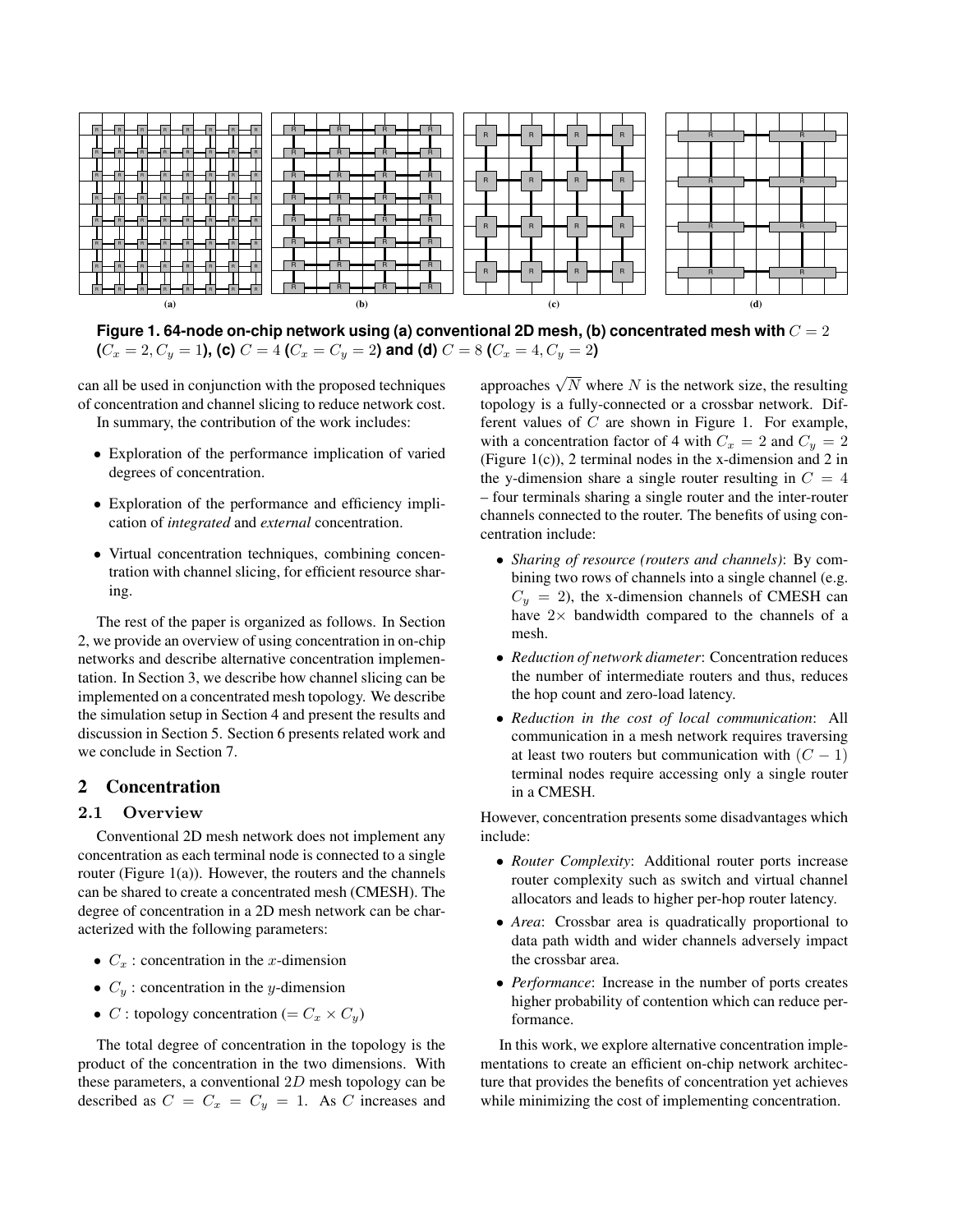

**Figure 2. Router block diagram of (a) conventional 2D mesh topology and** C = 4 **CMESH router micro-architecture using (b) integrated concentration, (c) external concentration and (d) hybrid implementation using** M2D2**.**

### 2.2 Concentration Implementation

Prior work on concentration in on-chip networks have implemented concentration by increasing the router radix [4, 12, 14]. We refer to this approach as *integrated* concentration as the concentrator is integrated into the router by increasing the router radix. Integrated concentration is shown in Figure 2(b) for  $C = 4$  and results in a radix-8 router, compared to a radix-5 router for a conventional 2D mesh router (Figure  $2(a)$ ). In this work, we evaluate an alternative concentration implementation using *external* concentration (Figure 2(c)). The radix of the router is identical to MESH as terminal nodes connected to the router share a single input to the router with a concentrator (or a multiplexer). Similarly, there is only a single output of the switch and a distributor is added to the router output to route the packets to the appropriate terminal node. Thus, the distributor is the inverse of a concentrator.

The main difference between integrated and external concentration is the amount of switch bandwidth – resulting in a trade-off between router micro-architecture complexity and performance. Integrated concentrator requires a high-radix implementation of on-chip network routers and increases router micro-architecture complexity such as the switch and virtual channel allocators and the crossbar. External concentration reduces the router complexity but can create additional contention with the external concentrator.



**Figure 3. Allocator diagram of router with an (a) integrated concentrator and (b) external concentrator using serial allocator and (c) parallel allocator**

In addition, it requires an external input arbitration and if not done properly, can degrade the performance of an onchip network router.

In addition to these two implementations, we also evaluate hybrid concentration implementations by varying the number of concentrators and distributors used. For example, in Figure 2(d), two concentrators and two distributors are used to create a radix-6 router with two terminal nodes sharing a single concentrator instead of 4 terminals as in Figure 2(c). To describe the hybrid implementation, we use  $MxDy$  notation where x describes the number of multiplexers (mux) or additional input ports added and  $y$ describes the number of demultiplexers (demux) or output ports added. The number of mux inputs and the demux outputs will be  $C/x$  and  $C/y$  respectively. When x or y equal C, the number of mux inputs or demux outputs will be one – thus, no additional mux or demux logic is needed and only the number of ports on the router is increased. Using this notation, integrated concentration shown in Figure  $2(b)$  is  $M4D4$  while the external concentration is  $M1D1$ . The  $x$  and  $y$  parameters do not have to be equal. For example, M1D4 micro-architecture results in a single concentrator but provides output speedup while a  $M4D1$  microarchitecture provides input speedup.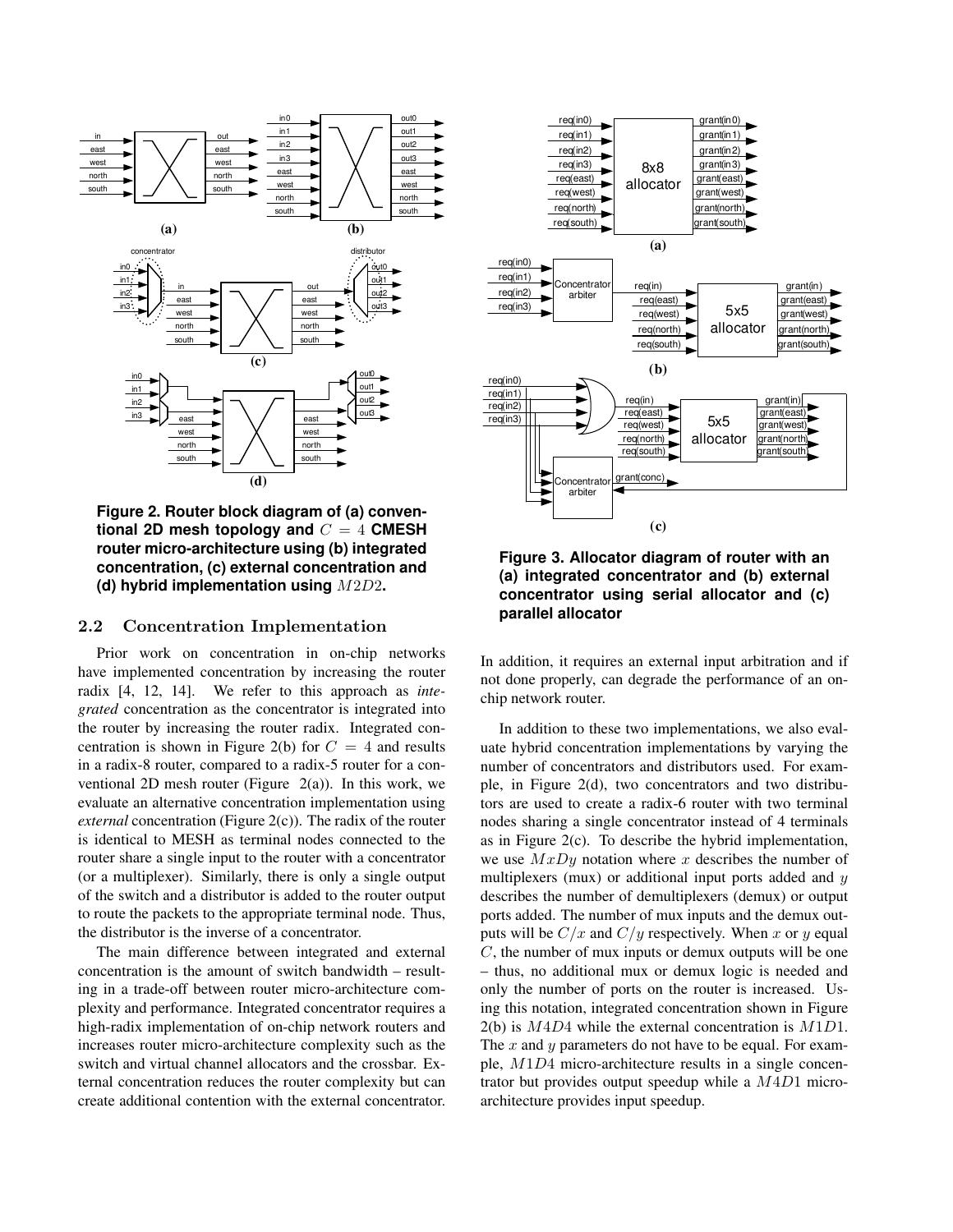

**Figure 4. Concentrated mesh topology with channel slicing (a)**  $S = 2$  **and (b)**  $S = 4$ **. Each router is composed of** S **parallel router.**

## 2.3 Parallel Arbitration

A critical aspect of external concentration is the additional arbitration required at the input. Integrated concentration requires a single allocator for all the inputs (Figure 3(a)). However, two-stage allocation is needed for external concentration – an input arbitration among the inputs to the concentrator mux and the switch allocation. If these two arbitrations are done sequentially (Figure 3(b)), this not only adds router latency but also create unnecessary headof-line (HoL) blocking since the state of the router switch information is not used in the input MUX arbitration. For example, if *in0* win the concentrator mux arbitration, it can cause HoL blocking as it waits for the output resource to become available. In order to avoid these problems, we implement a parallel arbitration scheme that parallelizes the input (concentrator) arbitration with the router switch arbitration (Figure  $3(c)$ ). If there is one or more packet among the injection port, a request is sent to the router switch arbitration while the input arbitration is done in parallel. Prior to asserting this request, the output resource is checked to determine the availability of the output virtual channel. This technique cannot be applied to the serial allocation in Figure 3(b) since it requires multiple pipeline stages. To ensure that there is no starvation, the priority pointer in the concentrator arbitration is not updated unless the output of the mux is also granted from the switch allocation similar to how pointers are updated in islip allocation algorithm [19].

# 3 Channel Slicing

Concentration results in inter-router channels being shared and results in inter-router channels that are wider than the conventional 2D mesh topology. However, wider channels result in poor channel utilization since some packets in on-chip network are small [10]. For example, while cache lines can exceed 512 – 1024 bits in width, request packets, control packets, or coherency messages are much narrower. In addition, recent work has shown that frequent data patterns exist in on-chip network traffic which can be compressed into a narrower data-path [11].



**Figure 5. Channel-sliced network using (a) full connection and (b) virtual concentration.**

To provide an efficient usage of wire resource, we evaluate channel slicing [8] in on-chip networks. Channel slicing divides the wide data-path channel into multiple, narrower channels. Examples of a channel-sliced concentrated mesh is shown in Figure 4 for  $S = 2$  and  $S = 4$ , where S is the slicing factor. The sliced network consists of  $S$  parallel concentrated mesh with each network consisting of channels that are reduced in width by  $1/S$  compared to an unsliced  $(S = 1)$  network. Thus, each router in Figure 4 is composed of S parallel routers. Channel slicing results in higher serialization latency with narrower channels and results in increased zero-load latency for long packets. However, for short packets, there is no impact on zero-load latency and providing multiple channels between neighboring routers increases the utilization of the wiring resources.

In implementing channel slicing on top of concentration, the  $C$  terminal nodes can be connected to  $S$  parallel routers as shown in Figure 5(a) with  $C = 4$  and  $S = 4$ . Using external concentration described in Section 2 the router complexity can be reduced but wiring complexity becomes problematic with the wiring to the  $S$  routers from the  $C$  terminal nodes. This approach also requires careful load-balancing in selecting the slice as if not done properly, one or more of the slices can become the bottleneck. To overcome these problems, we introduce *virtual* concentration (Figure 5(b)). Each physical router in the network  $(R0 \text{ to } R3)$  is only connected to a single terminal node to minimize wiring. Thus, each terminal node in the sliced network has access to its own dedicated router without sharing the input bandwidth. Although the individual routers no longer implement concentration, the collection of routers create virtual concentration. The outputs of the routers still need to be routed to all C terminal nodes to ensure that regardless of which slice the packet is injected into, the packet can be routed to its destination. This requires either an integrated distributor or an external distributor as described in Section 2. The different channel-sliced architecture can be described as SaRb, where  $a$  is the number of slices and  $b$  is the number of injecting nodes connected to each router. For example, the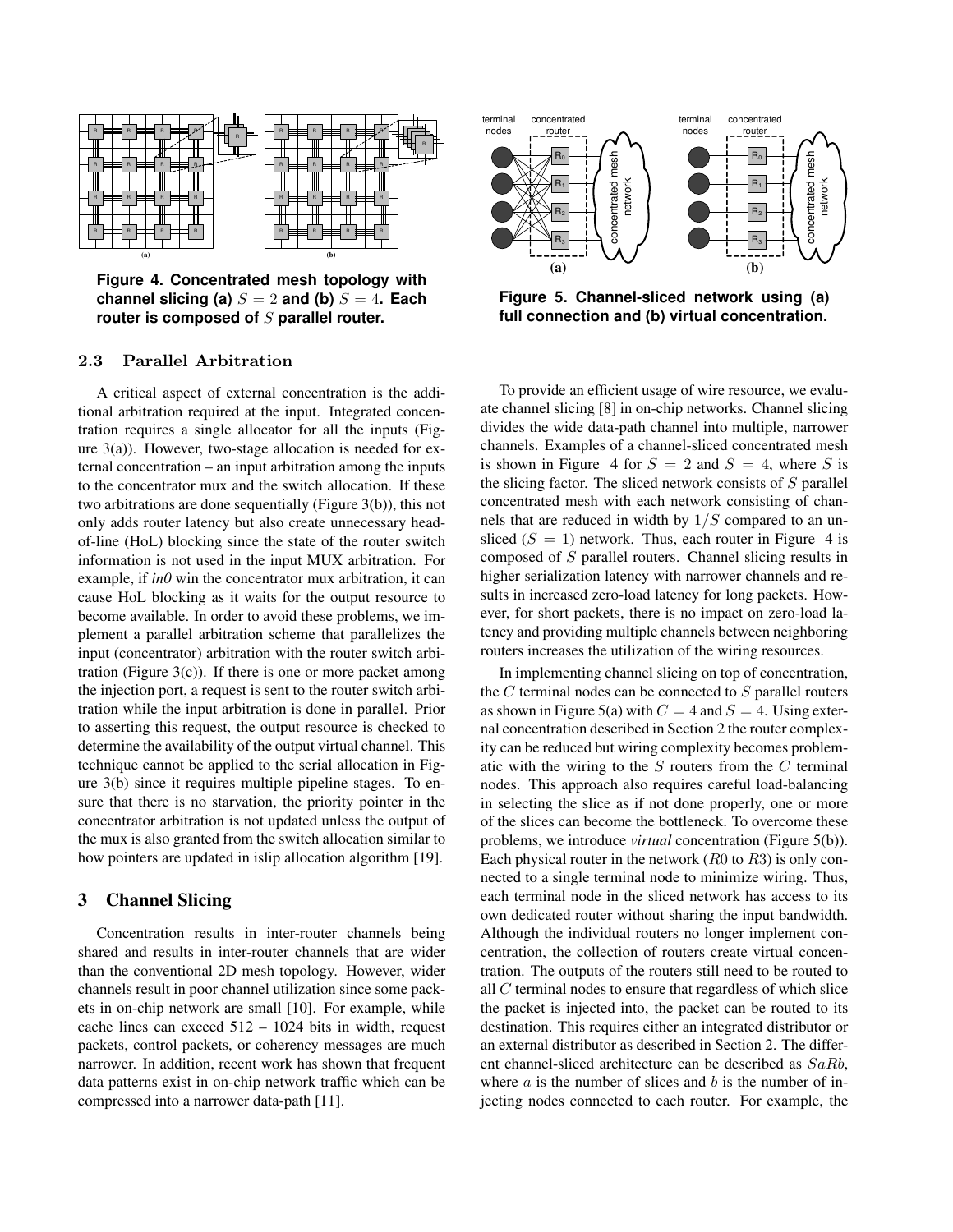| <b>Code Name</b> | # Slices | Inj         | <b>Channel</b> | <b>Buffer</b> | <b>Router Latency for</b> |             |             |
|------------------|----------|-------------|----------------|---------------|---------------------------|-------------|-------------|
|                  |          | <b>Node</b> | Width          | Depth         | MxDv                      |             |             |
| $MESH (C=1)$     |          |             | 0.5w           | 0.6x          | <b>M1D1</b>               | <b>M1D2</b> | <b>M1D4</b> |
| $CMESH (C=2)$    |          | 2           | 0.5w           | 1.0x          | 2                         | 2           | 3           |
| $CMESH (C=8)$    |          | 8           | 1w             | 1.0x          |                           |             |             |
| S1R4MxDy         |          | 4           | 1w             | 0.75x         | M2D1                      | M2D2        | <b>M2D4</b> |
| S2R4MxDv         | 2        | 4           | 0.5w           | 0.75x         | 2                         | 2           | 3           |
| S2R2MxDy         | 2        | 2           | 0.5w           | 1.0x          |                           |             |             |
| S4R4MxDv         | 4        | 4           | 0.25w          | 0.75x         | <b>M4D1</b>               | <b>M4D2</b> | <b>M4D4</b> |
| S4R2MxDy         | 4        | 2           | 0.25w          | 1x            | 3                         | 3           | 3           |
| S4R1MxDy         | 4        |             | 0.25w          | 1.2x          |                           |             |             |

**Table 1. Architectural configuration**

architecture shown in Figure 5(a) is S4R4 and virtual concentration in Figure 5(b) is described as S4R1.

# 4 Evaluation Setup

#### 4.1 Simulation Environment

A cycle accurate network simulator is developed based on the booksim simulator [8, 4] and modified to represent the alternative architectures evaluated. Channel traversal time is modeled as 1 cycle between neighboring routers for baseline mesh topology. For CMESH topologies, the channel traversal time is modeled as  $C_x$  and  $C_y$  cycles in the respective dimensions.<sup>1</sup>

For example, with  $C = 8$  ( $C_x = 4$ ,  $C_y = 2$ ), the xdimension link latency is 4 cycles, while the y-dimension link latency is 2 cycles. Table 1 summarizes the architectural configuration parameters. The alternative architectures are describe as  $SaRbMxDy$  with  $SaRb$  describing the channel slicing (Section 3) and  $MxDy$  describing the concentration (Section 2.2). With this notation,  $x \leq b$  since the number of additional injections ports  $x$  can not exceed b.

To provide a fair comparison, we hold the on-chip resources (wires and buffers) constant in comparing alternative architectures. We assume constant bisection bandwidth across the different architectures and hence, the channel width and flit size vary based on number of bisection channels. We use w as the width of the flit and channel for  $C = 8$ architecture and the other architectures' channel width are described in terms of w. However, to keep the bandwidth of all the channels constant for a given architecture, the bisection of  $C = 2$  and  $C = 8$  are different. This would results in an asymmetric router design. We also keep the total amount of storage constant. Thus, buffer depth varies depending on the number of ports/VCs needed as shown in Table 1. The router latency of high-radix switches is increased to account for additional complexity.

We compare the alternative architectures using both latency/throughput and synthetic workload. For the latency/throughput comparisons, we plot the injection rate in

**Table 2. Network Traffic Pattern Evaluated**

| <b>Traces</b>                     |                                                 |  |  |  |
|-----------------------------------|-------------------------------------------------|--|--|--|
| MineBench                         | apriori, hop, kmeans, scalparc_flex             |  |  |  |
| Splash                            | barnes, cholesky, lu, radix, water_spatial      |  |  |  |
| <b>Synthetic Load Details</b>     |                                                 |  |  |  |
| <b>Closed Loop Batch Job</b>      | 10K requests/node, request and reply dependence |  |  |  |
| <b>Synthetic Traffic Patterns</b> |                                                 |  |  |  |
| <b>Traffic Name</b>               | <b>Details</b>                                  |  |  |  |
| <b>Bitcomp</b>                    | $dest = bitwise-not (src)$                      |  |  |  |
| Uniform                           | <b>Uniform Random Traffic</b>                   |  |  |  |
| NonUR                             | 75% 1-Hop Neighbor Traffic, 25% Uniform Random  |  |  |  |

terms of w bits/cycle to provide a fair comparison of the alternative architectures. The synthetic workload models the memory coherence traffic of a shared memory with each processor generating 10K remote memory requests. Once the requests are received, responses are generated and the total execution time is measured. We allow 8 outstanding requests per router to model the effect of MSHRs – thus, when 8 outstanding requests are injected into the network, new requests are blocked from entering the network until response packets are received. Traces from SPLASH2 [27] and MineBench [21] applications are also used in the evaluation. Traces are generated using GEMS [17] simulator with the Garnet [3] on-chip network model using a mesh topology, 4-stage pipeline router, and single cycle channel latency. Limited by space, selected representative results are presented in the following section.

### 5 Results and Discussion

#### 5.1 Impact of Concentration

Latency and saturation throughput are compared as concentration is increased from  $C = 1$  (MESH) to  $C = 8$  in Figure 6 for different traffic patterns. With concentration, the per hop router latency increases but the overall zeroload latency decreases due to the reduction of average hop count. The decrease in the hop count is proportional to concentration and can be described with the following equation

$$
H_{avg} = \frac{k_x/C_x + k_y/C_y}{3}
$$

where  $k_x$ ,  $k_y$  represent the dimension of the unconcentrated mesh in the x and the y dimensions. For uniform random traffic, increasing concentration reduces zeroload latency by up to 10% when  $C = 4$  and by up to 23% when  $C = 8$ . There is no change in the zero-load latency as C increases from 2 to 4 because the decrease in hop count is offset by the increase in per-hop latency.

The saturation throughput of  $C = 4$  matches that of  $C = 1$  and exceeds the throughput of  $C = 2$  and  $C = 8$  by 79% (Figure 6). The throughput for  $C = 2$  and  $C = 8$  is degraded by the asymmetry of the network as described earlier in Section 4. For permutation traffic such as bitcomp,  $C = 1$  exceeds the throughput of  $C = 4$  by 9.5% but for nonUR traffic,  $C = 4$  exceeds  $C = 1$  by 30% as concentration exploits traffic locality to increase the network throughput.

<sup>&</sup>lt;sup>1</sup>The performance of  $C = 8$  will be worse than presented here since we do not consider the additional wire delay from the terminal nodes to the router which can not be physically adjacent to all 8 terminal nodes.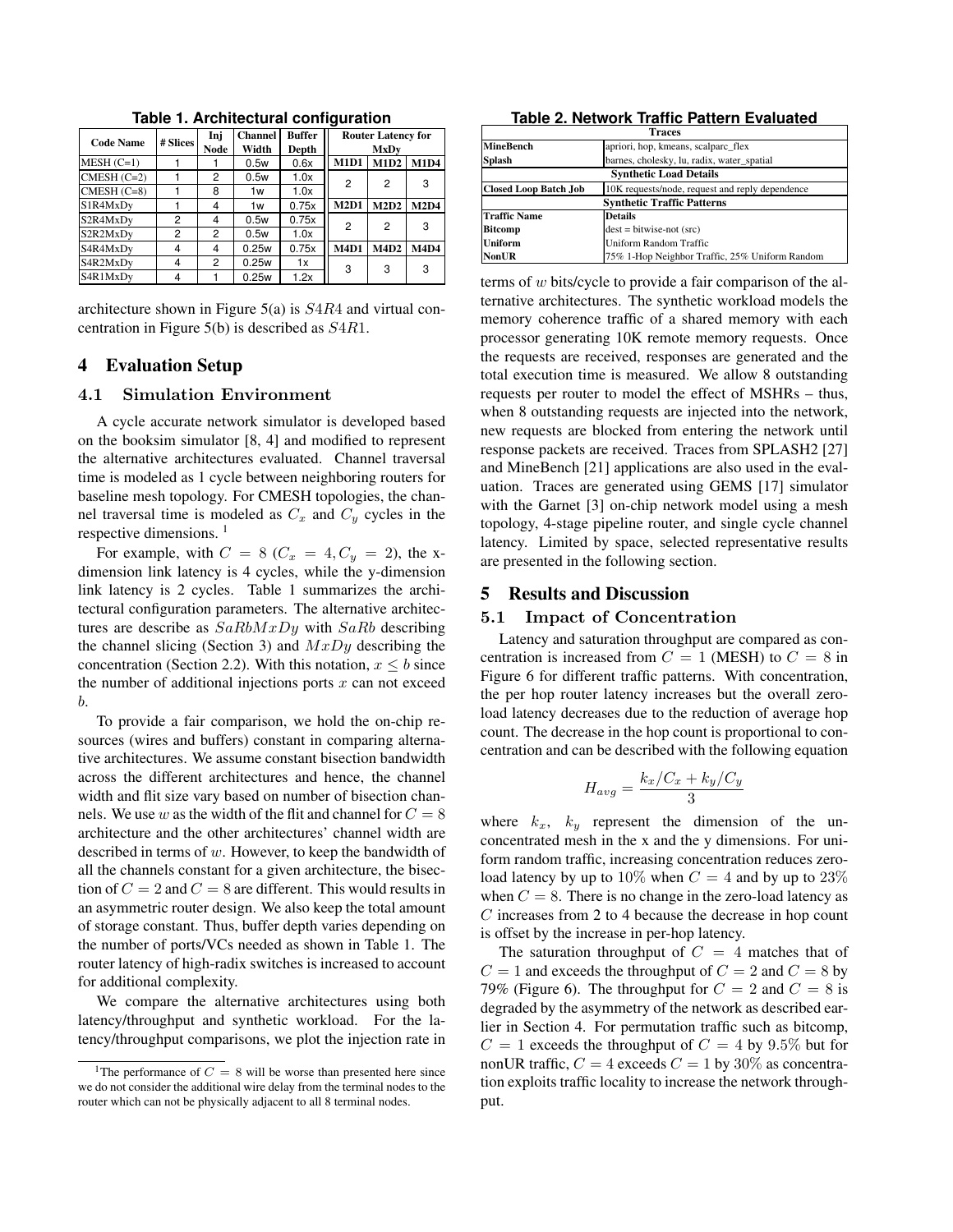





**Figure 7. Synthetic workload completion time comparison for different concentrations normalized to that of MESH with UR traffic.**

For synthetic workload, MESH with no concentration leads to higher performance, exceeding the performance of  $C = 4$  on UR traffic by 22% and by 66% compared to  $C = 8$  (Figure 7). Because of the bottleneck in ydimension,  $C = 2$  and  $C = 8$  results in poor performance. The performance of  $C = 1$  also exceed  $C = 4$  by  $13\%$ and 41% on nonUR and bitcomp traffic, respectively. With the reduced number of channels as C increases, more contention occurs in the network and results in lower performance. Although  $C = 1$  (MESH) provides high performance, as we will show in Section 5, the area/power cost of a MESH is much higher and results in poor efficiency. For the rest of this paper, we focus on  $C = 4$  architecture and alternative implementations to improve performance and efficiency.<sup>2</sup>

# 5.2 Hybrid Implementation of Concentration

The results presented in the previous section assumed an integrated concentration implementation. In this section, we compare alternative concentration implementations including external concentration  $(M1D1)$ , integrated concentration ( $M4D4$ ), and hybrid implementations ( $MxDy$ ). Figure 8 shows the latency vs. load curves for the different implementations and for clarity, only selected curves

are shown. As expected, the reduced switch bandwidth of M1D1 implementation increases contention in the network and results in approximately 11% reduction in throughput as compared to the integrated implementation (M4D4) for UR traffic and approximately 58% with nonUR traffic. As for hybrid implementations, any architecture with a single distributor  $(MxD1)$  achieve throughput similar to  $M1D1$ because of the reduced bandwidth at the ejection port. However, any hybrid implementation with  $MxDy$  where  $y \ge 2$ achieves saturation throughput similar to  $M4D4$  with significant reduction in complexity. For example, M1D2 achieve identical saturation throughput to  $M4D4$  but results in 21% reduction in zero-load latency.

The saturation throughput for bitcomp traffic does not change with alternative concentration implementation while the zero-load latency is dependent on the router latency (Figure 8(b)). For permutation traffic such as bitcomp, the routers are not the bottleneck and results in the different implementation achieving identical throughput. However, M<sub>1</sub>D<sub>1</sub> results in a reduction of zero-load latency by an average of 21% compared to M4D4 on the three traffic patterns because of its reduced router complexity.

For nonUR traffic pattern, configurations with a single concentrator or distributor, i.e.,  $M1Dy$  or  $MxD1$ , significantly reduces the saturation throughput, by up to 58% compared to  $M4D4$ . The performance of  $M1Dy$  and  $MxD1$ achieve very similar throughput and for clarity, only  $M1D1$ and  $M4D1$  are shown in Figure 8(c). On traffic such as nonUR with significant locality, the throughput of  $MxDy$ hybrid implementation is proportional to  $min\{x, y\}$  as the concentrated router implementation determines the overall throughput of the network. Thus, the throughput increases by 79% as the distributor is increased from M4D1 to M4D2 and by 33% as the distributor is increased further from M4D2 to M4D4.

Synthetic workload execution time is compared in Figure 9. Results show that output speedup (i.e. increase  $y$ ) can increase performance while providing only input speedup (i.e. increase x) can actually *reduce* performance. For a fixed number of concentrators  $(x)$ , as the number of distributors  $(y)$  increases, the performance improves or at least remains the same for all the three traffic patterns. However,

<sup>&</sup>lt;sup>2</sup>For 3D, stacked architectures, higher values of  $C$  might be suitable but we focus on conventional, 2D architecture.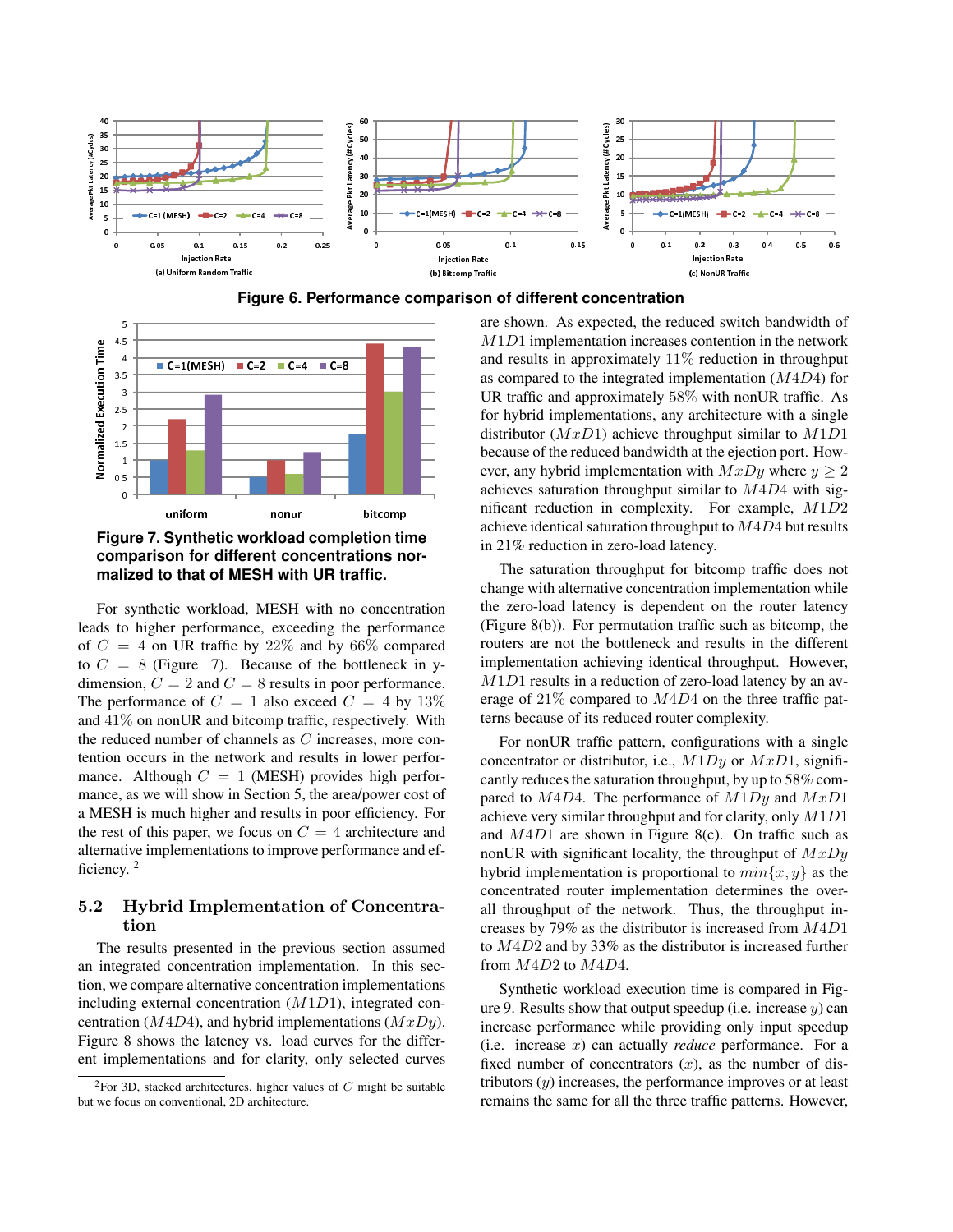





**Figure 9. Synthetic workload comparison for alternative** MxDy **concentration implementations normalized to that of MESH on uniform traffic.**



**Figure 10. Synthetic workload comparison for alternative channel sliced architectures normalized to MESH under UR.**

with fixed  $y$ , as  $x$  increases, the performance is reduced because of additional input traffic is injected into the network and causes more contention. The performance is reduced by as much as 20% for UR and 53% for bitcomp compared to MESH. Similar to the latency vs. load curve comparison, nonUR traffic follows a different trend because of the traffic locality and increasing  $x$  and  $y$  improves the performance as the switch bandwidth is increased to handle local traffic.

# 5.3 Network Slicing

Comparison of alternative configurations using concentration and channel slicing is shown in Figure 11. As we increase the slicing factor  $(S)$  to 2 and 4, the zero-load latency is increased by 6% (16%) for  $S = 2$  ( $S = 4$ ) under UR. However, sliced configuration  $(S4R4MxDy)$  achieves similar throughput as  $S1R4MxDy$  without any slicing on UR while providing 99% higher throughput on nonUR traffic. As described earlier in Section 4, the use of slicing in addition to concentration creates wiring complexity but virtual concentration (S4R1) reduces the complexity. On UR traffic and bitcomp traffic,  $S4R1$  exceeds the throughput of S4R4 by 6% and 18%, respectively. However, for nonUR, the throughput of  $S4R1$  is significantly lower (by 46%) and achieves similar throughput as  $S = 1$  configuration since the performance of nonUR is dominated by the router switch bandwidth.  $3$  For synthetic workloads (Figure 10), S4R1M1D4 is within 20% and 15% of MESH on UR and bitcomp traffic but suffers 79% increase in execution time on nonUR traffic.

### 5.4 Impact of Router Micro-architecture

Since the router micro-architecture can impact the overall performance, we evaluate the impact of virtual channels [7] (VCs) and router speedup on the alternative concentration implementation. As shown in Figure 12,  $C = 1$ has very little benefit from increasing the number of VCs. The external concentration  $(M1D1)$  benefits from increasing VCs by reducing execution time by up to 13% but high-radix router implementation of concentration  $(M4D4)$ achieve higher benefit as execution time is reduced by up to 24.5%. With larger port count, head-of-line (HoL) blocking [13] limits the router throughput and VCs helps to reduce the impact of HoL. We also vary the router speedup from  $1.0 \times$  (no speedup) to  $1.7 \times$  and for UR, benefits are similar to increasing VCs while for bitcomp, there is no benefit from providing router speedup. However, for nonUR traffic (Figure 13), providing router speedup provides significant reduction of execution time – for  $M1D1$ ,

 $3S4R1M4D4$  configuration is not possible since with virtual concentration, each router is only connected to a single router.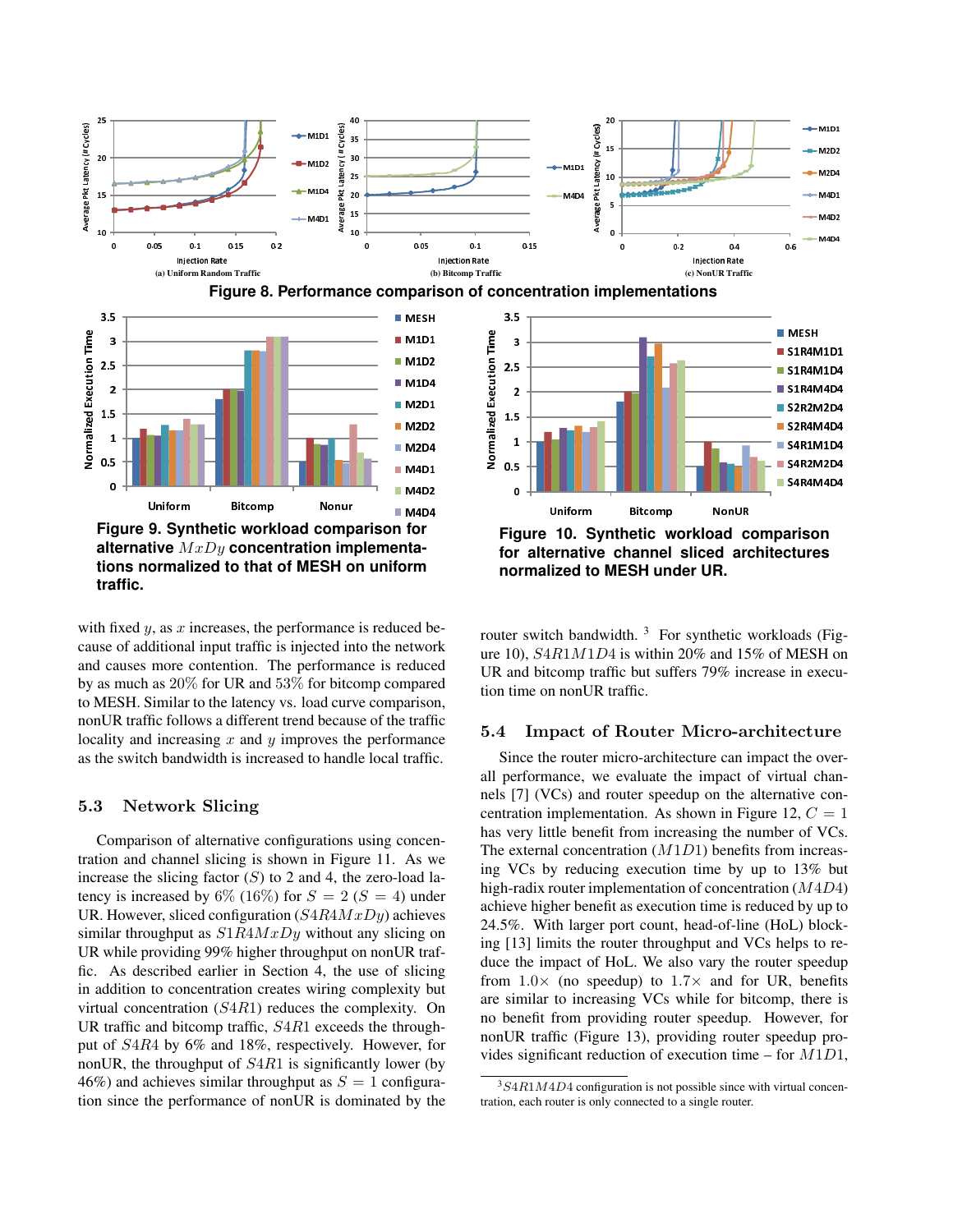





**Figure 12. Synthetic workload comparison for the impact of virtual channels**



 $C=1$ (MESH)  $C = 4(M1D1)$   $C = 4(M4D4)$ **Figure 13. Impact of Router Speedup on nonUR traffic.**



**chitectures.**

router speedup of  $1.7 \times$  results in 41% reduction of execution time and achieving performance that is within 14% of MESH.

# 5.5 Area / Energy Analysis

The on-chip network area and energy consumption of the different architectures discussed in Section 2 and 3 are compared in this section. We estimate the router area us-



**Figure 15. Average packet energy consumption during synthetic workload normalized to MESH under UR traffic.**

ing the model in [4] for the router components. As shown in Figure 14, external concentration (S1R4M1D1) results in reduction of 47% area compared to integrated concentration (S1R4M4D4). The area analysis includes the additional area for the muxes needed in S1R4M1D1. Channel slicing further reduces the area with the reduction of crossbar complexity and the virtual concentration implementation (S4R1M1D1) achieves 69% reduction in area compared to the baseline MESH topology.

We compare the average packet energy consumption in Figure 15. The total energy consumed by a packet consists of crossbar energy, buffer energy and link traversal energy [4, 12]. Under UR traffic, the internal concentration scheme ( $S1R4M4D4$ ) consumes 6.6% more energy per packet than the baseline MESH, while the external  $(S1R4M1D1)$  reduces energy by 22%. Further energy reduction can be achieved by adopting channel slicing, where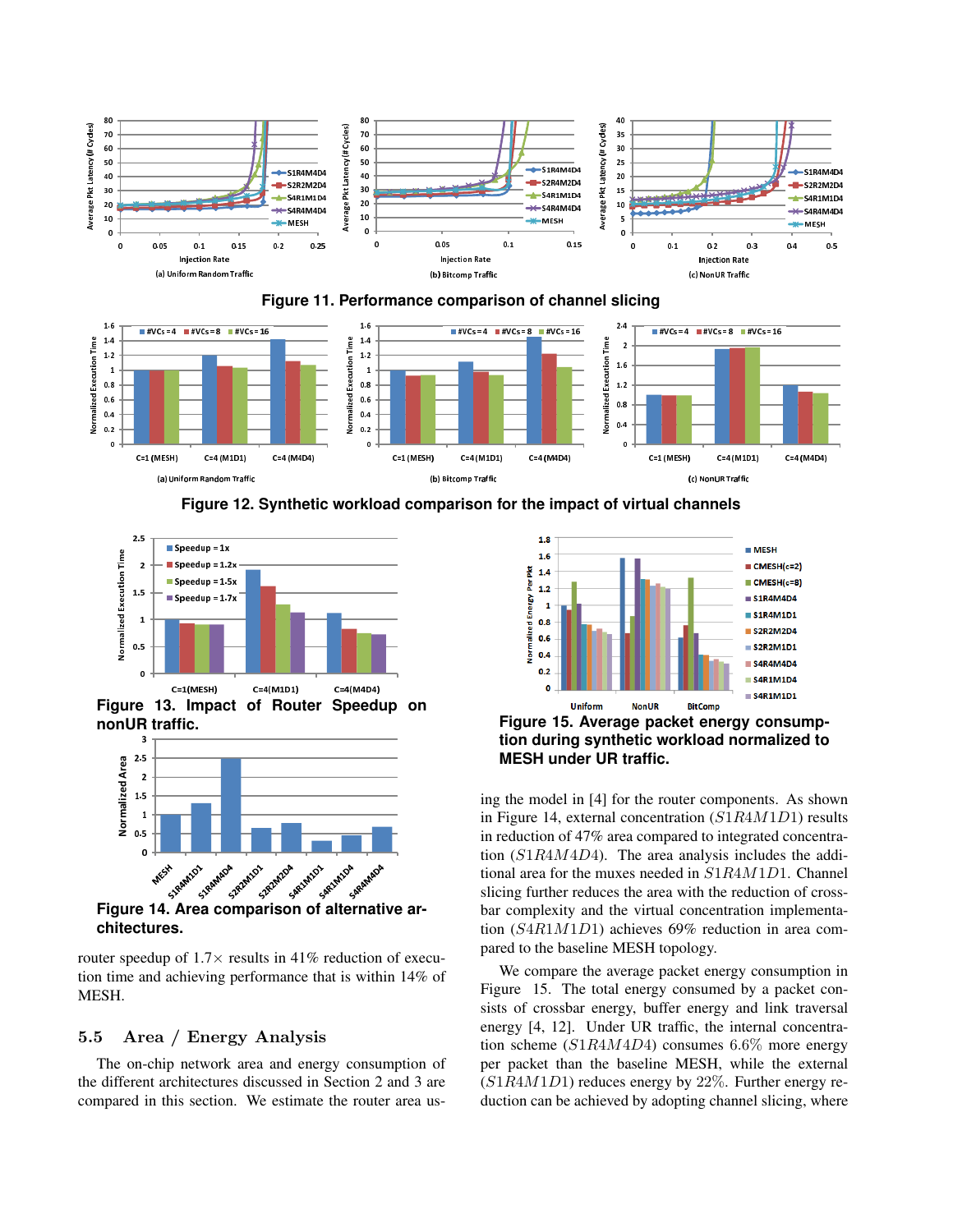

the proposed virtual concentration routers further reduces energy by 32% under both UR and bitcomp traffic.

## 5.6 Trace Based Evaluation

Since the total execution time for a trace is dependent on the timing information in the trace and does not capture any inter-dependencies between packets, we focus on the average latency of the packets from the trace. From Figure 16, because the network is lightly loaded for these application, the average packet latency matches closely with the zero-load latency comparison of the different architectures as virtual concentration (S1R4M1D1) reduces average packet latency by up to 17% compared to the baseline MESH.

### 6 Related Work

As discussed earlier, concentrated mesh with express channels was proposed by Balfour and Dally [4]. Our CMESH architecture differs as we do not provide any express channels but still provide the same bisection bandwidth. They also proposed CMESH2x with two parallel CMESH networks. However, their CMESH and CMESH2x comparison is not the same as our use of channel slicing as their CMESH2x doubled the bisection bandwidth. The external concentration approach in on-chip networks was described by Kim et al. [14] but they did not provide a quantitative comparison of alternative concentration implementations. In the hybrid topology proposed by Das et al. [10], an 8-way concentration is implemented through the use of a shared bus. Although a bus can provide a high bandwidth medium, the wire delay becomes problematic and proper bus arbitration becomes critical to fully utilize the network bandwidth.

The MIT RAW [25] and Tilera Tile64 [2] processors use a similar approach to channel slicing in their on-chip networks as they provide 5 parallel 2D mesh networks. However, their networks use dedicated traffic class for each network and they do not incorporate concentration to reduce network cost. The MECS topology [12] describes their topology using  $S = 2$  sliced topology as they evaluate MECSx2. Similar to our study, they hold the constant bisection bandwidth constant in their comparison. However, they do not explore slicing beyond  $S = 2$  and do not exploit the ability to implement virtual concentration. The XShare router micro-architecture [10] provides a microarchitecture that provides the ability to share the wide data path with multiple short packets. Our proposed channel sliced techniques provides similar benefits by using a sliced network without adding any complexity to the router microarchitecture.

Concentrated or bristled networks and channel slicing have been used in off-chip networks and large-scale systems. For example the Cray X1 [1] network uses a dualbristled torus topology by connecting two nodes to a single router. The Cray BlackWidow network [24] uses a folded-Clos topology and implements a channel slicing factor of 4 – creating four parallel folded-Clos network. Martinez et al. [18] showed the benefits of using virtual channels in bristled hypercube topology. Our work shows similar trend for on-chip network concentrated mesh topology. However, the constraints of on-chip networks and off-chip networks are very different and this work describes the benefits and trade-off in implementing concentration and channel slicing in on-chip networks.

# 7 Conclusion

In this paper, we explored cost-efficient techniques for reducing complexity of on-chip network through the use of concentration and channel slicing. Instead of the commonly assumed, high-radix (integrated) implementation of concentration, we show how external implementation of concentration significantly reduces complexity with small loss in performance. Hybrid implementations of concentration is also presented which approaches the performance of an integrated concentration implementation while still reducing complexity. We further demonstrated that adopting both concentration and channel slicing can yield a highly efficient *virtual concentration* architecture, which saves 69% in area and 32% in energy as compared to a conventional 2D mesh topology, while matching its throughput.

# Acknowledgements

This work is supported by NSF grants CNS-0551639, IIS-0536994, CCF-0747201, and CCF-0541337. We would